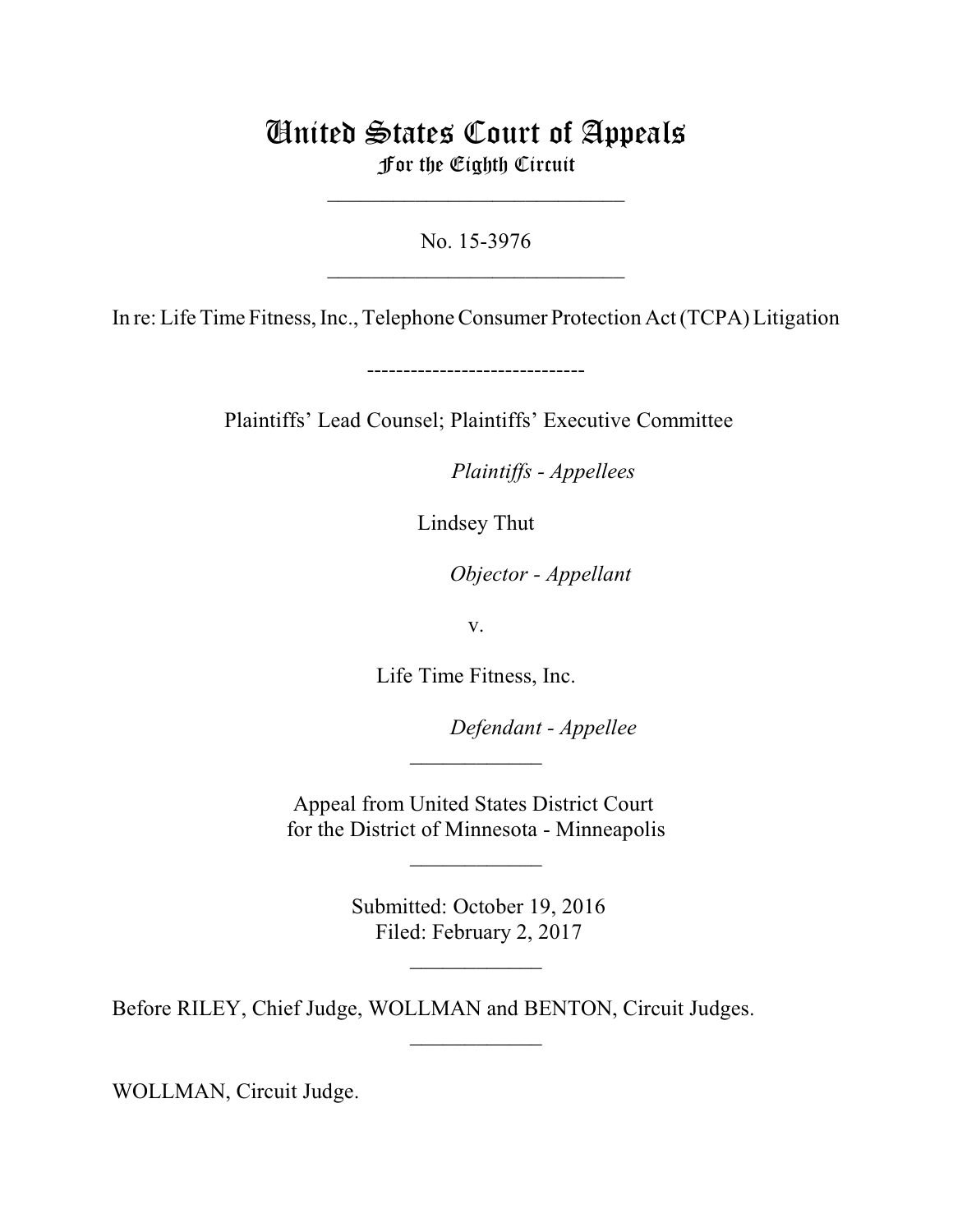Lindsey Thut appeals from the district court's<sup>1</sup> order awarding class counsel \$2.8 million in attorney's fees and expenses in a class-action lawsuit against Life Time Fitness, Inc. We affirm.

In 2014, four law firms filed fourseparate class-action complaints against Life Time, each alleging that Life Time had violated the Telephone Consumer Protection Act (TCPA), 47 U.S.C. § 227, by sending unsolicited text-message advertisements to putative class members' cellular telephones. The class actions were consolidated at Life Time's request and assigned to the District of Minnesota by the Judicial Panel on Multidistrict Litigation. After informal discovery, mediation, and "lengthy, arm's length negotiations," the parties entered into a settlement agreement in February 2015, under which Life Time agreed to pay a minimum of \$10 million and a maximum of \$15 million to settle the TCPA claims, to cover the costs of settlement administration, and to pay attorney's fees and expenses "in the amount awarded by the [c]ourt." The agreement provided that each class member who submitted a valid claim would be entitled to choose between a cash award of \$100 or a Life Time membership award—either a three-month single membership or a \$250 credit on an existing membership.<sup>2</sup>

The district court granted preliminary approval of the settlement agreement on March 9, 2015, conditionally certifying the class for settlement purposes, appointing class representatives and class counsel, and directing that notice be provided to the class. Despite mediation and negotiation efforts, however, the parties were unable

<sup>&</sup>lt;sup>1</sup>The Honorable Joan N. Ericksen, United States District Judge for the District of Minnesota.

<sup>&</sup>lt;sup>2</sup>The cash and membership awards were subject to a pro rata adjustment, depending on the number of valid claims submitted. Based on the 29,843 valid claim submissions, an upward adjustment of 60 percent was applied, which resulted in a cash award of roughly \$160 and a membership credit valued at roughly \$400.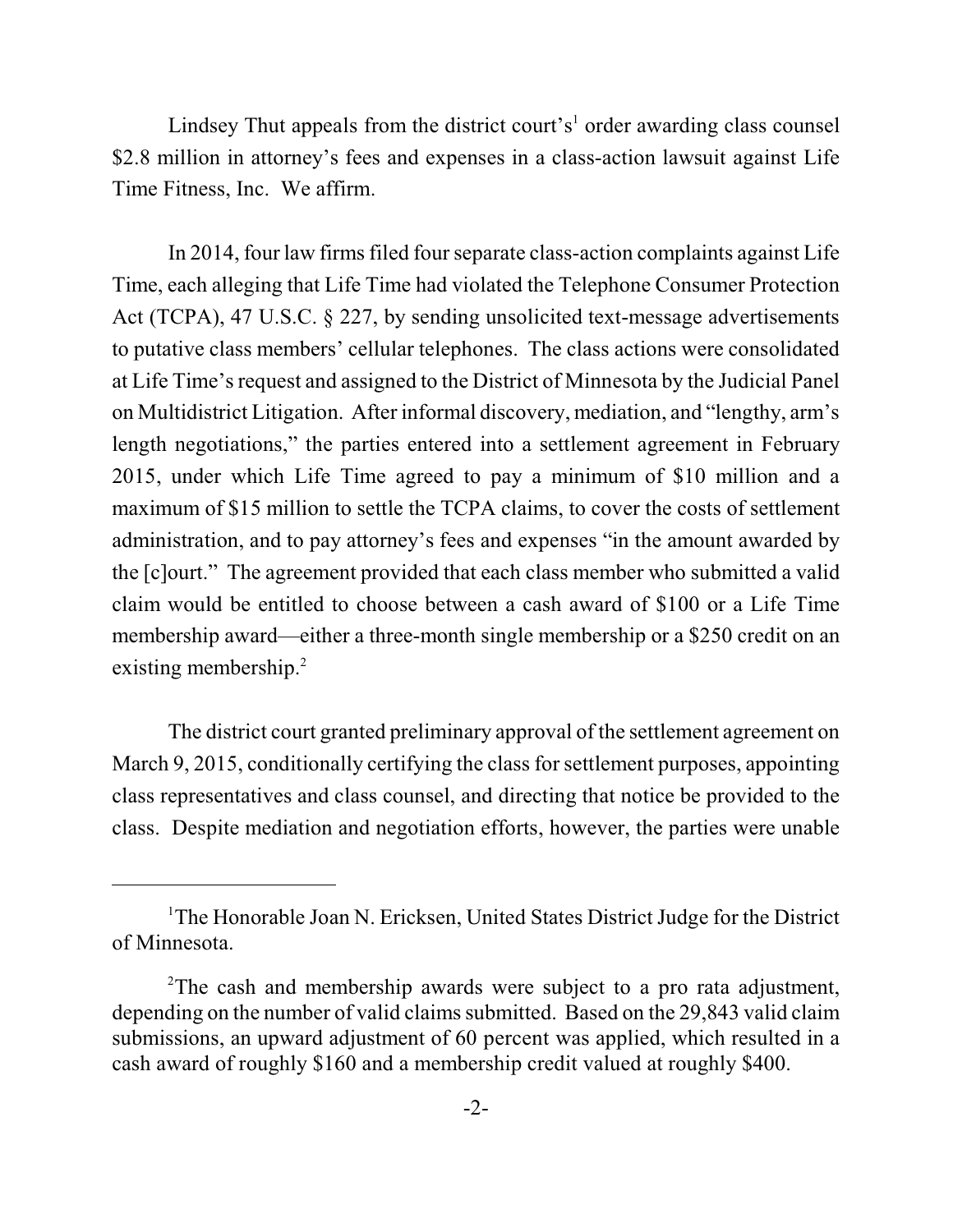to reach an agreement regarding attorney's fees and expenses. Class counsel filed an initial motion for an award of \$4.2 million, submitting billing records to the district court for *in camera* review in support of the motion. Thut filed the sole objection by a class member. After the claims period closed, class counsel filed an amended motion for attorney's fees, requesting an award of \$3 million, or 30 percent of the guaranteed \$10 million minimum payment Life Time wasrequired to remit under the settlement agreement. Class counsel attached declarations in support of the requested fee amount, which documented the hours and various billing rates of the individuals who had worked on the lawsuit and which resulted in a lodestar of \$687,928.75.

On November 17, 2015, the district court conducted a hearing on the parties' joint motion for final approval of the settlement agreement and on class counsel's amended motion for attorney's fees and expenses. The parties and the court devoted a significant portion of the hearing to the issue of attorney's fees, discussing in detail both the methods typically used for calculating fees. On December 1, 2015, the court granted final approval of the settlement agreement. It also granted in part and denied in part class counsel's amended motion for attorney's fees and expenses, applying class counsel's requested percentage-of-the-benefit method to calculate the fee amount, rejecting Life Time's argument for application of the lodestar method, and overruling Thut's objection to the fee request. The district court found that class counsel had "expended substantial time and effort in their able prosecution" of the lawsuit, which ultimately resulted in a good-faith settlement that provided a "fair, reasonable, adequate[,] and certain result" for the class. The court awarded a total sum of \$2.8 million in attorney's fees and expenses—28 percent of the minimum \$10 million amount of the settlement fund—and authorized class counsel, "in their sole discretion, . . . to allocate and distribute the fees among [themselves]."

Thut argues that the fee award was excessive and that the court improperly delegated to the four class-counsel law firms the authority to allocate the award among themselves. We review a district court's award of attorney fees for abuse of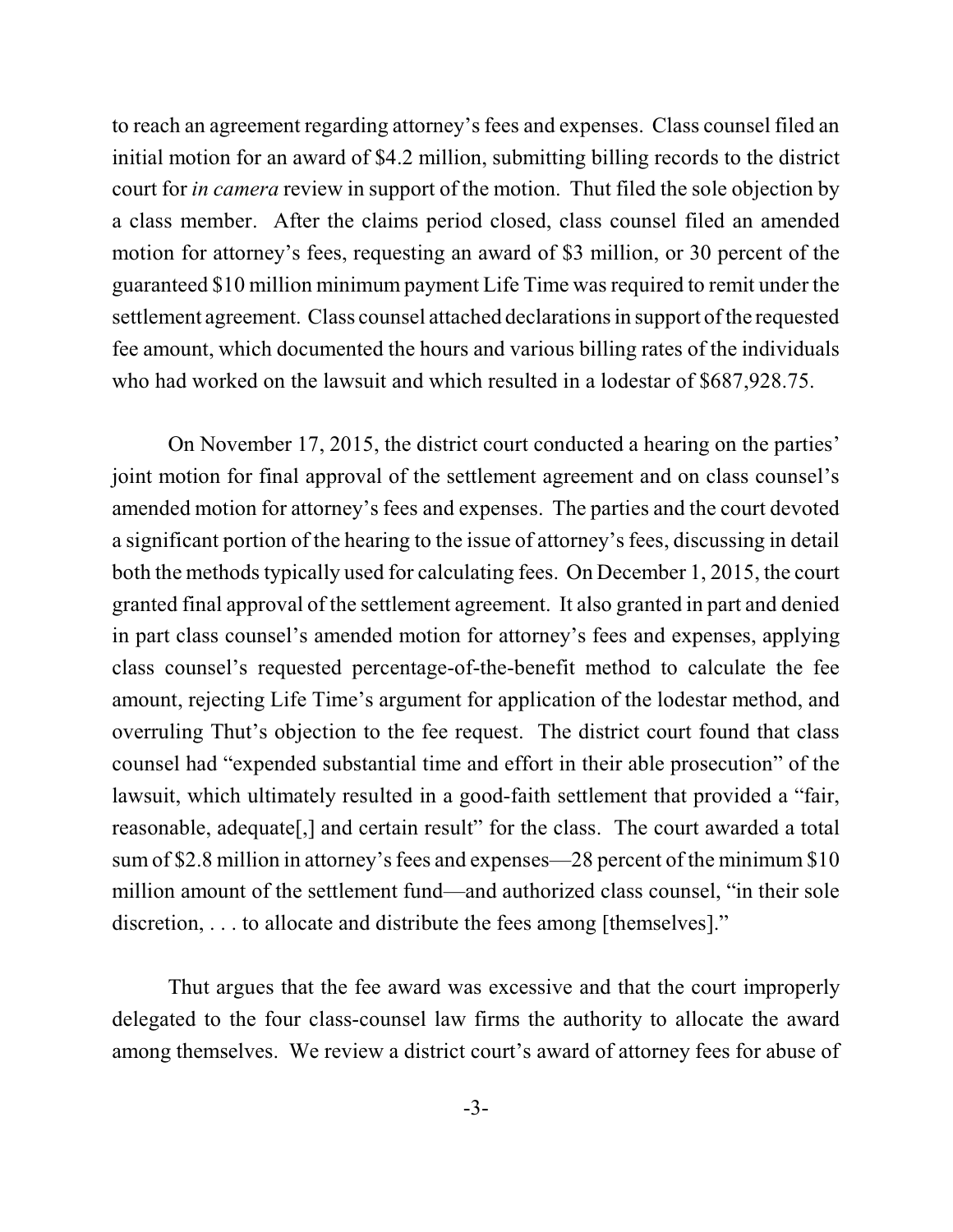discretion. See Petrovic v. Amoco Oil Co., 200 F.3d 1140, 1156 (8th Cir. 1999) ("Decisions of the district court regarding attorney fees in a class action settlement will generally be set aside only upon a showing that the action amounted to an abuse of discretion."). In a certified class action, a district court "may award reasonable attorney's fees and nontaxable costs that are authorized by law or by the parties' agreement." Fed. R. Civ. P. 23(h). In exercising its discretion to award attorney's fees, a district court generally applies one of two methods to determine a reasonable fee amount: the "lodestar" method, under which "the hours expended by an attorney are multiplied by a reasonable hourly rate of compensation so as to produce a fee amount which can be adjusted, up or down, to reflect the individualized characteristics of a given action," or the "percentage of the benefit" method, under which the fee amount is "equal to some fraction of the common fund that the attorneys were successful in gathering during the course of the litigation." Johnston v. Comerica Mortg. Corp., 83 F.3d 241, 244-45 (8thCir. 1996); see also Petrovic, 200 F.3d at 1157 (noting well-established rule that a district court may use the percentageof-the-benefit method in a common-fund settlement case). "It is within the discretion of the district court to choose which method to apply," Johnston, 83 F.3d at 246, 247 (reiterating that "[t]he district court is free to utilize either the lodestar or the percentage of the benefit method"); see also Galloway v. Kansas City Landsmen, LLC, 833 F.3d 969, 972 (8th Cir. 2016) (same), as well as to determine the resulting amount that constitutes a reasonable award of attorney's fees in a given case, see Travelers Prop. Cas. Ins. Co. v. Nat'l Union Ins. Co., 735 F.3d 993, 1002 (8th Cir. 2013).

The district court reviewed the parties' submissions on the attorney's fee issue, heard extensive argument on the matter, and considered the fees awarded and the methods used to calculate those fees in similar cases. The court engaged in a pointed inquiry into class counsel's requested percentage-of-the-benefit fee amount and Life Time's suggested lodestar and appropriate multipliers and considered in detail argument from both parties. See Petrovic, 200 F.3d at 1157 (noting that use of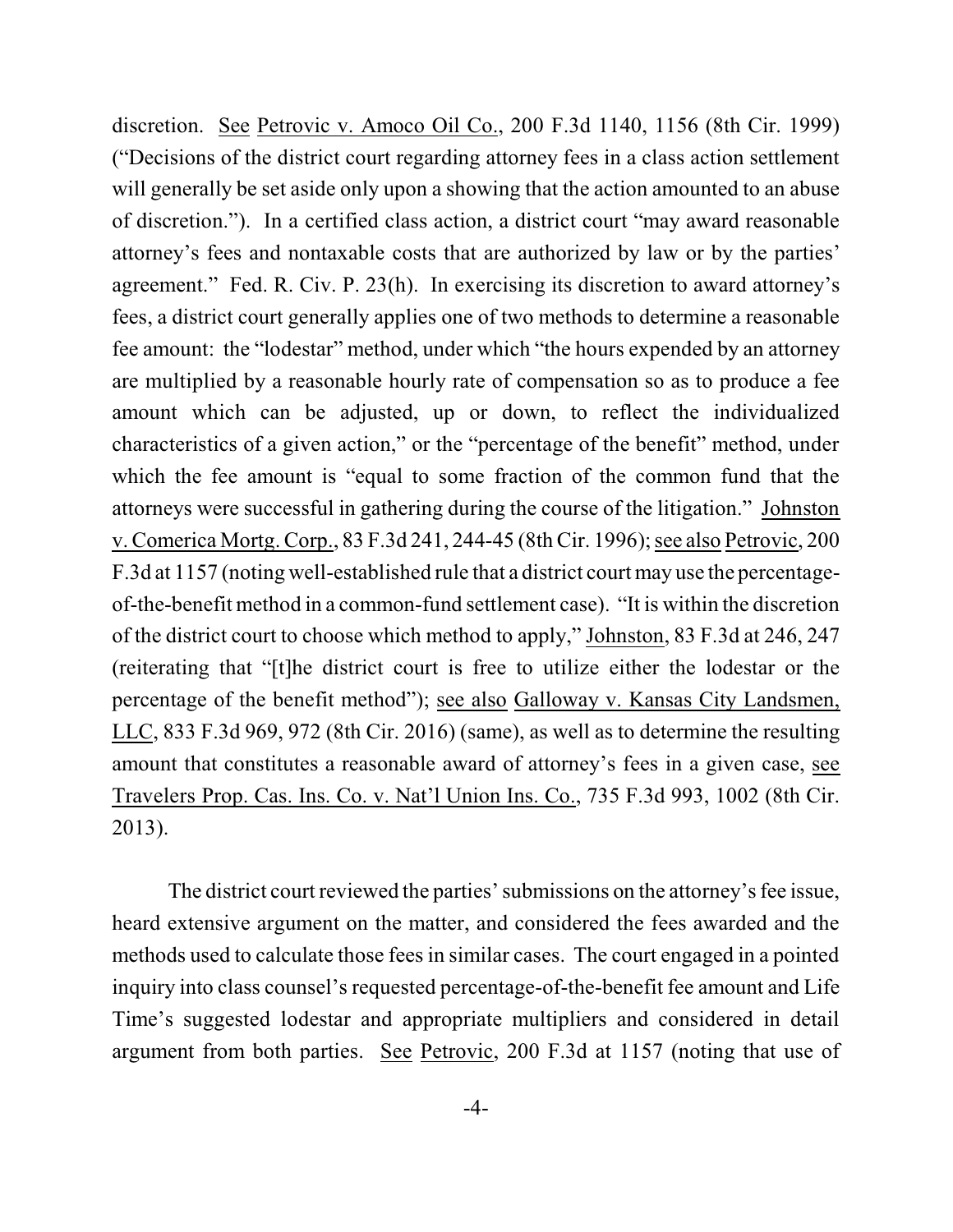lodestar method *may be* warranted to double-check the result of the percentage-ofthe-fund method). The district court also reviewed *in camera* the itemized daily time records kept by each attorney and other legal professional who participated in representing the class and ultimately accepted those records as additional evidence that class counsel "expended substantial time and effort in their prosecution of claims on behalf of" the class. Those efforts, the court found, led to an expeditious settlement of the class claims and an agreement that was "fair, reasonable, and adequate"; that achieved "substantial savings of time, money, and effort" for the court and the parties; and that "further[ed] the interests of justice." The court determined that a percentage-of-the-benefit award of \$2.8 million in attorney's fees and expenses was reasonable, finding specifically that "the requested award is typical of that awarded in other class actions and TCPA settlements," that class counsel "obtained a substantial benefit for the class [and] assumed significant risk in taking on [the lawsuit] on a contingency basis," that the lawsuit "presented difficult legal questions," that class counsel "devoted significant time and effort" to the lawsuit, and that "there was only one objection," which was filed by Thut and was rejected by the court as "not well founded."

The district court's analysis was thorough, its findings were amply supported, and it did not abuse its significant discretion by electing to use the percentage-of-thebenefit method to calculate the fee award or by determining that an award of \$2.8 million in attorney's fees and expenses was reasonable. See Galloway, 833 F.3d at 973 (observing that "[c]lass counsel can and invariably does *propose* that the court choose a certain" fee-calculation method, but noting that "the court has discretion to accept or reject that proposal"); Petrovic, 200 F.3d at 1157 (stating that "[i]t is well established in this circuit that a district court may use the 'percentage of the fund' methodology to evaluate attorney fees in a common-fund settlement"); see also In re U.S. Bancorp Litig., 291 F.3d 1035, 1038 (8th Cir. 2002) (concluding that district court did not abuse its discretion by applying percentage-of-the-benefit method to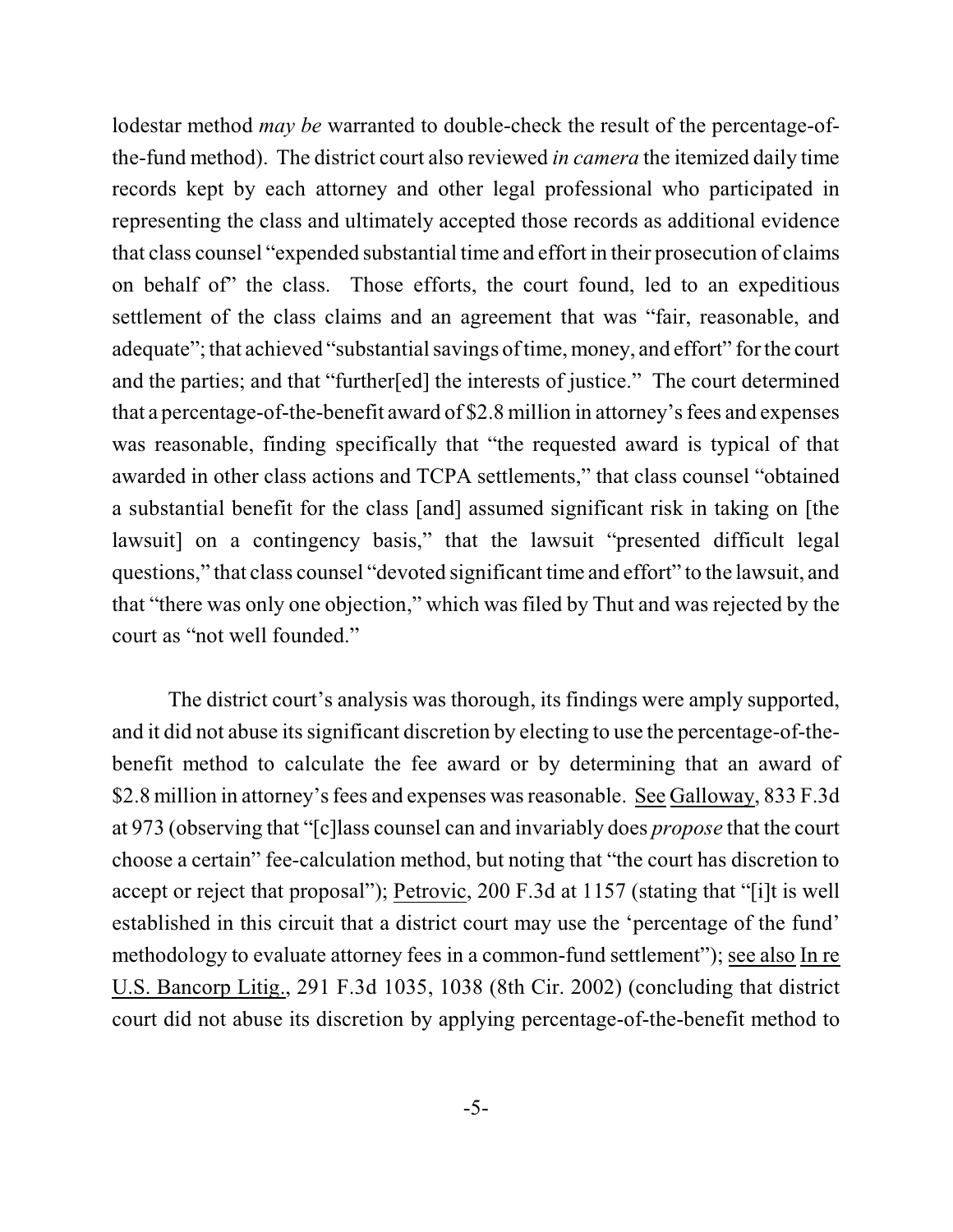award "36% of the guaranteed \$3.5 million fund amount," where class counsel "obtained significant monetary relief on behalf of the class).

Likewise, the district court did not abuse its discretion by including approximately \$750,000 in fund administration costs as part of the "benefit" when calculating the percentage-of-the-benefit fee amount. The Seventh Circuit has indicated that district courts should scrutinize administrative costs to determine whether they really confer a benefit on the class before including them in fee-award calculations. See Redman v. RadioShack Corp., 768 F.3d 622, 630 (7th Cir. 2014). The Ninth Circuit, however, leaves inclusion of administrative costs to the district courts' discretion, reasoning that "where the defendant pays the justifiable cost of notice to the class[,] . . . it is reasonable (although certainly not required) to include that cost in a putative common fund benefiting the plaintiffs for all purposes, including the calculation of attorneys' fees." Staton v. Boeing Co., 327 F.3d 938, 975 (9th Cir. 2003). The Ninth Circuit's approach is in keeping with the deference our court affords district courts in awarding attorney's fees. Since Thut makes no showing that the administrative costs were unjustifiable, the district court did not abuse its discretion by including them as part of the benefit.

Nor did the district court abuse its discretion by allowing class counsel themselves to determine how to allocate the total \$2.8 million attorney's fee award without further judicial oversight or approval.<sup>3</sup> Thut argues that the court was required to monitor the allocation of the award, and she cites the Fifth Circuit's decision in In re High Sulfur Content Gasoline Products Litigation, 517 F.3d 220, 227 (5th Cir. 2008), in support of her argument. Even if High Sulfur were controlling in this Circuit, it is distinguishable, for that case involved a dispute among class counsel

<sup>&</sup>lt;sup>3</sup>In her opening brief, Thut argued that we should apply a *de novo* standard of review to assess this claim of error, but she has conceded in her reply brief that an abuse-of-discretion standard of review applies.